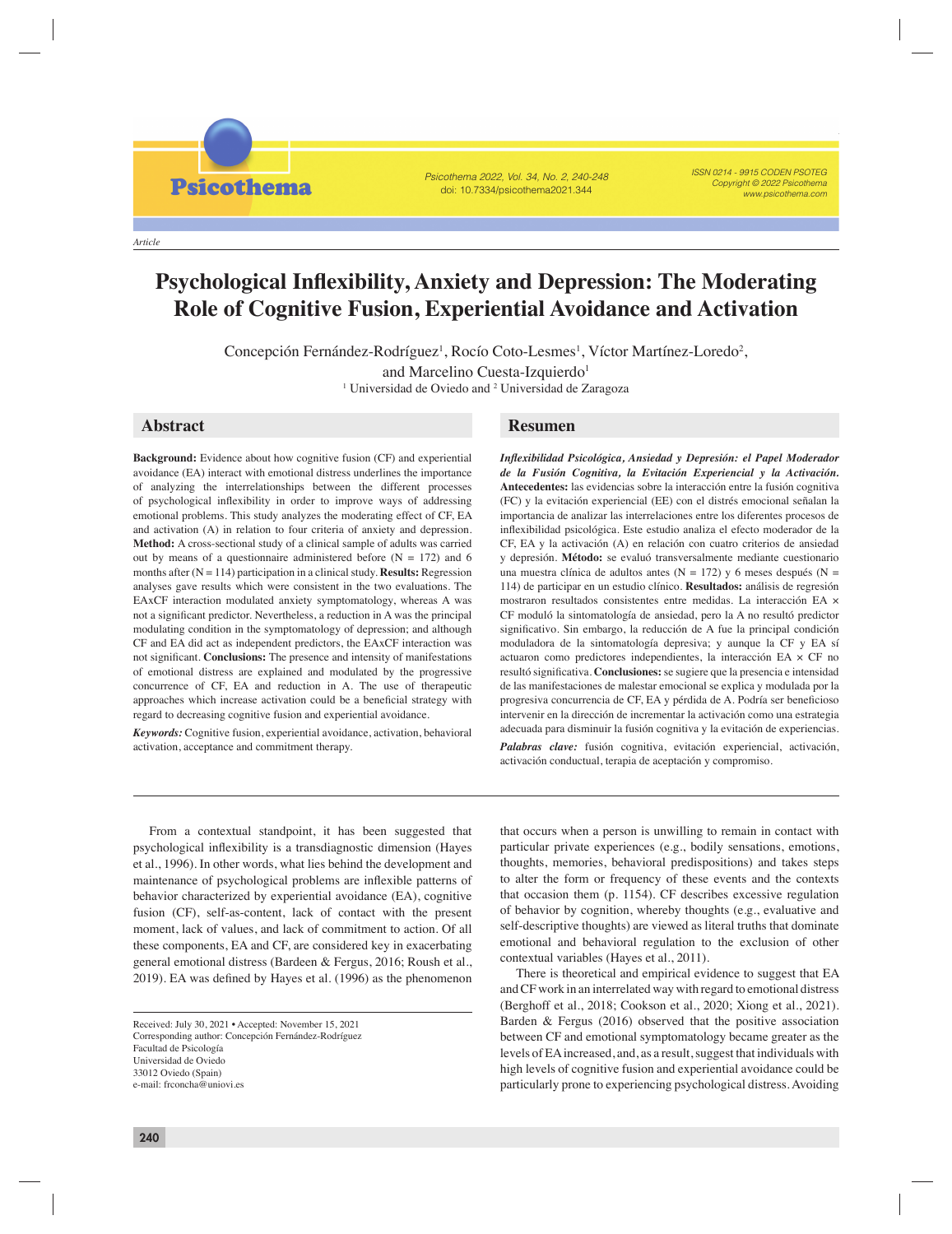private experiences and the situations in which they are produced limits the extent to which behavior is controlled by environmental contingences. As a result, that makes it more likely that cognitive regulation is reinforced. Thus, the relationship between CF and EA could also be a two-way one. Cookson et al. (2020), in cross-sectional analyses, found that the combined effects of EA and CF mediated in psychological distress. In particular, it was observed that both processes predicted the clinical symptomatology of depression, although anxiety was mediated only by the path CF-EA. However, in a non-clinical sample, cross-sectional and longitudinal analyses showed that cognitive fusion, both independently and by path EA-CF, predicted symptoms of anxiety and depression, although EA did not make a unique contribution. These data appear to indicate that the interaction between CF and EA may differ according to the intensity of the emotional distress. Hayes et al. (2011) had previously indicated that, in the absence of EA, CF would cause lower levels of distress, and that it would be the combination of CF and EA that would be especially problematic.

This evidence appears to confirm the importance of continuing to investigate the combined effects of EA and CF. The results will have clear implications for the prevention and treatment of emotional disorders. With this precise objective in mind, it becomes especially important to analyze the effect and/or interactions of CF and EA with other response patterns which are believed to be transdiagnostic conditions of emotional disorders. It has been suggested that activation  $(A)$ , defined in terms of "implication" with relevant objectives and activities of daily life, maintaining contact with the experiences/conditions of life and with sources of reinforcement" is a modulating condition of human suffering (Manos et al., 2010). Studies regarding the role of A and EA have shown how people with no clinical symptoms of emotional disorders had higher levels of A than those found in people with emotional disorders. This latter group was characterized by both a maintenance of EA response patterns and a reduction in A. However, the condition which best distinguished subjects with emotional distress and a greater degree of depression and anxiety comorbidity was the reduction in A (Fernández-Rodríguez et al., 2018; González-Fernández et al., 2017). As a transdiagnostic condition, activation stresses the role of environmental reinforcement in the onset and maintenance of psychological problems. Researchers have long since established a neurobiological basis of reward with a brain reward system considered a mediating factor in affective change, and analyzed the relationship of the value of the reward with the etiology and maintenance of psychological disorders (Burkhouse et al., 2017; Janssen et al., 2021). In other studies, the inadequate environmental reward has consistently been highlighted as a mediator of negative affect (Armento & Hopko, 2007). The negative relationship between response-contingent positive reinforcement (RCPR) and emotional distress is well-established; in particular, a low level of RCPR is one of the critical predictors of clinical depression (Hopko et al., 2003; Lewinsohn, 1974; Manos et al., 2010; Martell et al., 2004; Santos et al., 2021).

Evidence that these three conditions have a combined effect on emotional distress comes fundamentally from contextual therapies. Specifically, behavioral activation (BA; Lejuez et al., 2001; Martell et al., 2001) and acceptance and commitment therapy (ACT; Hayes et al., 2011) focus explicitly on these transdiagnostic conditions. However, despite the evidence of its usefulness (Coto-Lesmes et al., 2020a, b; Fonseca-Pedrero et al., 2021; González-Fernández et al., 2019), all reviews coincide in pointing out that

the heterogeneity of the publications precludes to establish the role played by these conditions in the clinical change, and how these treatments modify these response patterns (Cuijpers et al., 2019). Besides, previous studies have explored these response patterns have mainly been investigated either in isolation or taking into account the interrelationship between CF and EA and, to the authors' knowledge, no research has been carried out into the moderating effect of A in this combination of predictors.

Given that psychological therapy would probably lead to a reduction in emotional distress (Cuijpers et al., 2020; Norcross & Lambert, 2019), the study was designed to analyze the relevance and consistency of CF, EA and A as predictors of anxiety and depression at different levels of symptomatology intensity. Four symptom measures were analyzed cross-sectionally at two different times to analyze the moderating effect of CF, EA and A on those measures. We predict that the relationship between CF and the intensity of emotional symptomatology will become stronger as EA increases, and that the decrease in A will act as the principal moderating condition of depression symptomatology.

## Method

#### *Participants*

In the first stage of the study, one hundred seventy-two people (female  $77.5\%$ , mean age  $40.01$  years; SD = 13.56) were recruited amongst applicants for the TRANSACTIVA study (ClinicalTrials.gov NCT04117464). This was a randomized clinical trial of behavioral activation, acceptance and commitment therapy and transdiagnostic cognitive behavioral therapy for emotional disorders (Fernández-Rodríguez, 2021). Participants had to meet the following criteria: (a) between 18 and 65 years of age; (b) scores  $\geq 10$  in either subscale of the Hospital Anxiety and Depression Scale (HADS, Zigmond & Snaith, 1983). The exclusion criterion was physical and/or cognitive deterioration which might hinder understanding and completing of measuring instruments. Applicants received more information about this study during de first contact from the triage team, all of them consented to take part and completed questionnaires.

One hundred fourteen people (female 80.7%., Mean age 41.12 years;  $SD = 13.50$ ) completed all the instruments six months after completing baseline questionnaires. Fifty-eight people declined to participate in the second evaluation. During the betweenassessment period, 73 people had received 8 weekly sessions of psychological treatment and the remaining 41 people had not received any active treatment.

Table 1 shows the descriptive statistics corresponding to the sociodemographic, predictors (EA, CF, A) and outcome variables (anxiety and depression) analyzed at the two moments of the study.

### *Procedure*

Following ethical approval, participants were asked to fill out the assessment instruments. Six months after completing baseline questionnaires, participants were requested to complete the same measurement tests again. None received economic remuneration for taking part in the study. Each subject filled in the evaluation tests individually and without help. All the participants, in line with a written protocol, were given the same instructions. The evaluation room was suitable, in terms of facilities and privacy, to allow the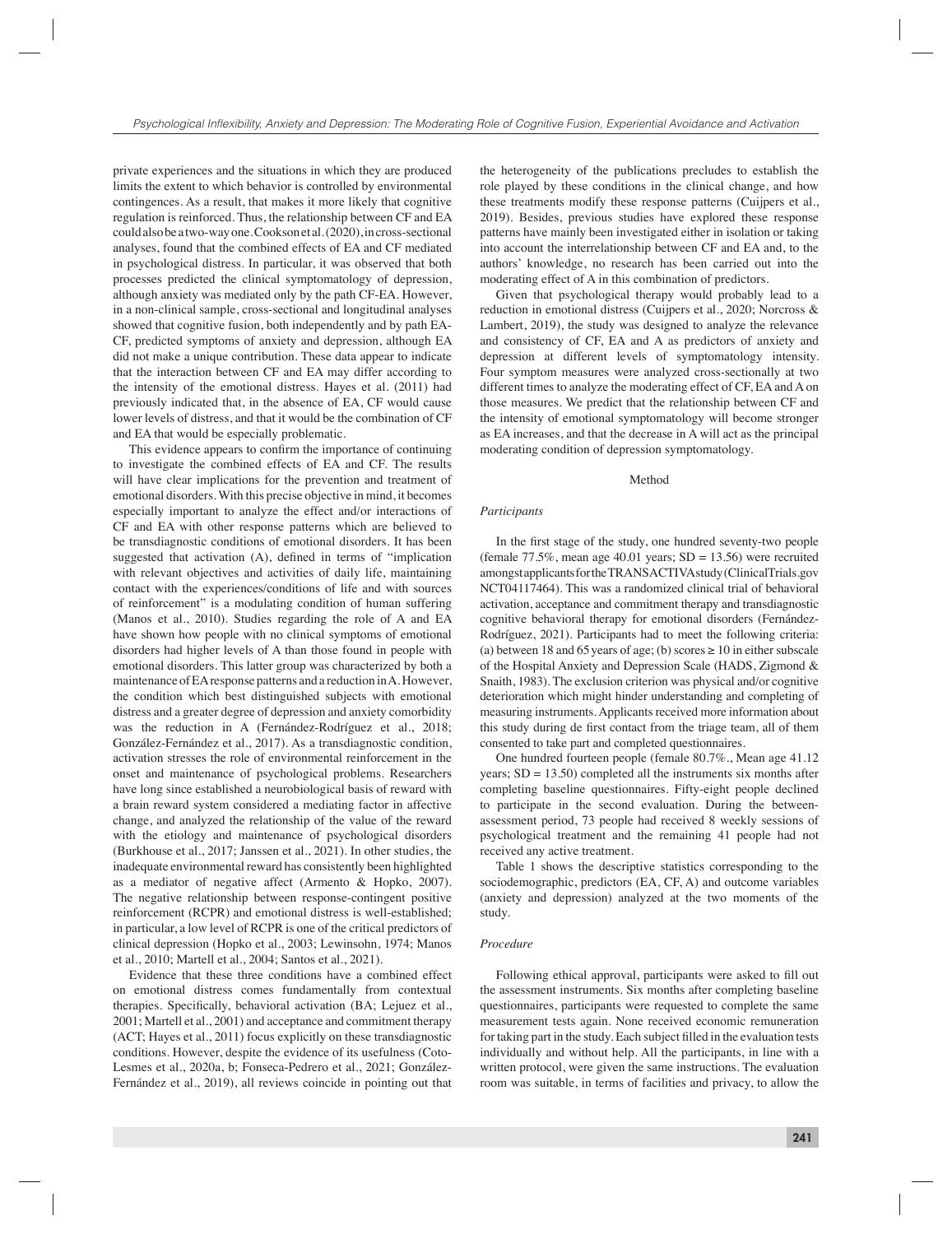| Table 1<br>Sample characteristics |                       |                                 |  |  |  |  |
|-----------------------------------|-----------------------|---------------------------------|--|--|--|--|
| <b>Variables</b>                  | Time 1<br>$(n = 172)$ | Time 2<br>$(n = 114)$<br>$(\%)$ |  |  |  |  |
|                                   | $(\%)$                |                                 |  |  |  |  |
| Sex                               |                       |                                 |  |  |  |  |
| Female                            | 77.5                  | 80.7                            |  |  |  |  |
| Male                              | 22.5                  | 19.3                            |  |  |  |  |
| $Age^a$                           | 40.01 (13.56)         | 41.12 (13.50)                   |  |  |  |  |
| Marital status                    |                       |                                 |  |  |  |  |
| Single                            | 55.6                  | 53.4                            |  |  |  |  |
| Married/Couple                    | 24.2                  | 21.1                            |  |  |  |  |
| Divorced                          | 17.4                  | 21.1                            |  |  |  |  |
| Widowed                           | 2.8                   | 4.4                             |  |  |  |  |
| <b>Employment status</b>          |                       |                                 |  |  |  |  |
| Working                           | 46.1                  | 55.9                            |  |  |  |  |
| <b>TD</b>                         | 7.8                   | 8.8                             |  |  |  |  |
| P <sub>D</sub>                    | 1.6                   | 5.9                             |  |  |  |  |
| Unemployed                        | 39.8                  | 23.5                            |  |  |  |  |
| Retired                           | 4.7                   | 5.9                             |  |  |  |  |
| <b>Educational level</b>          |                       |                                 |  |  |  |  |
| Master/PhD                        | 7.9                   | 5.6                             |  |  |  |  |
| University                        | 48.3                  | 49.1                            |  |  |  |  |
| Vocational                        | 21.9                  | 21.9                            |  |  |  |  |
| High school                       | 13.5                  | 15.5                            |  |  |  |  |
| Elementary                        | 8.4                   | 7.9                             |  |  |  |  |
| HADS <sup>a</sup>                 |                       |                                 |  |  |  |  |
| Anxiety (HADS-A)                  | 15.01 (2.92)          | 14.41 (4.23)                    |  |  |  |  |
| Depression (HADS-D)               | 11.58(4.04)           | 7.88 (4.44)                     |  |  |  |  |
| BDP                               | 15.13 (6.44)          | 11.41(6.85)                     |  |  |  |  |
| $GAD^a$                           | 13.98 (4.08)          | 10.15(5.12)                     |  |  |  |  |
| EROS <sup>a</sup>                 | 20.37(5.18)           | 19.88 (5.28)                    |  |  |  |  |
| $AAQ$ - $II^a$                    | 35.93 (8.32)          | 31.77 (8.70)                    |  |  |  |  |
| $CFO^a$                           | 39.48 (6.87)          | 34.18 (9.63)                    |  |  |  |  |

*Note:* TD: Temporary disability; PD: Permanent disability; HADS: Hospital Anxiety and Depression Scale; BDI: Beck's Depression Inventory; GAD: Generalized Anxiety Disorder scale; EROS: Environmental Reinforcement Schedule; AAQ-II: Acceptance and Action Questionnaire; CFQ: Cognitive Failures Questionnaire. a mean (standard deviation)

tests to be carried out adequately. The tests took approximately 15 minutes. The study was conducted in accordance with the ethical standards of the Helsinki declaration and was approved by the Research Ethics Committee of the Principality of Asturias (Ref.: 208/18).

## *Instruments*

*Hospital Anxiety and Depression Scale* (*HADS;* Zigmond & Snaith, 1983). The HADS is a 14-item scale with 2 subscales, Anxiety (HADS-A) and Depression (HADS-D). The subscales range from 0 to 21 and scores of 8-10 indicate probable cases and scores over 10 indicate clinical cases. The sensitivity and specificity of these cut-off points are between .70 and .90. The Spanish version obtains internal consistency levels of .86 in both scales (Quintana et al., 2003). The internal consistency reliability values in the study sample were .62 in the first evaluation and .85 in the second for the anxiety scale, and .80 and .85 respectively for the depression scale.

*Short Form of the 1978 Beck Depression Inventory (BDI-IA) Based on the Cognitive-Affective Subscale* (*BDI-IA-SCA;* Beck & Steer, 1993). Consists of the first thirteen items of the BDI-IA, referring to affective-cognitive symptoms of depression. Based on the total score, four levels of severity can be distinguished: minimal (0-6), light (7-11), moderate (12-20) and serious (21-39). Sanz and García-Vera (2007) found  $\alpha$  coefficients > .70 in three Spanish samples and an acceptable index of diagnostic precision (area under the ROC curve  $= .81$ ). The values of internal consistency reliability in the study sample were .84 in the first evaluation and .88 in the second.

*Generalized Anxiety Disorder-Scale 7* (*GAD-7;* Spitzer et al., 2006). GAD-7 is a one-dimensional scale designed to assess the presence of the symptoms of generalized anxiety disorder (GAD) referred to in the DSM-IV. Total scores range from 0 to 21, with higher scores indicating greater severity of anxiety scores of 5, 10 and 15 represent cut-offs for mild, moderate and severe anxiety, respectively. When screening for an anxiety disorder, a recommended cut-off for referral for further evaluation is  $\geq$ 10. Using this cut-off of 10 points, the reported sensitivity and specificity of the original version is .89 and .82, respectively, whereas the corresponding values on the Spanish version validated by García-Campayo et al. (2010) are .86 and .93, respectively. The values of internal consistency reliability in the study sample were .79 in the first evaluation and .88 in the second.

*Environmental Reward Observation Scale* (*EROS;* Armento & Hopko, 2007). A self-administered questionnaire which supplies information regarding the quantity and availability of reinforcement received from the patient's environment. It consists of 10 items, answered using a 4-option Likert scale. Higher scores indicate a greater quantity and availability of reinforcement. The Spanish adaptation was used (Barraca & Pérez-Álvarez, 2010), for which data is available confirming its reliability ( $\alpha = .86$ ) and validity (high correlations with the BDI-II, BADS, STAI-S/T, AAQ-II; significant differences between clinical and non-clinical participants). The values of internal consistency reliability in the study sample were .76 in the first evaluation and .85 in the second.

*Acceptance and Action Questionnaire-II* (*AAQ-II;* Bond et al., 2011). This is a self-rating questionnaire designed to measure experiential avoidance and psychological inflexibility. It consists of 7 items, answered using a 7-point Likert scale. High scores indicate a greater degree of experiential avoidance and psychological inflexibility. The Spanish translation shows good internal consistency ( $\alpha = .88$ ) and the factor analysis shows a one-factor solution (Ruiz et al., 2013). The values of internal consistency reliability in the study sample were .86 in the first evaluation and .89 in the second.

*Cognitive Fusion Questionnaire* (*CFQ;* Gillanders et al., 2014). The CFQ is a seven-item scale assessing cognitive fusion. Higher scores reflect higher degree of cognitive fusion. The English validation of the CFQ showed that it possesses a one-factor structure, internal consistency ( $\alpha$ = .80 - .90), positive correlations with measures of experiential avoidance, frequency of negative thoughts, depression and anxiety symptoms, and good sensitivity to treatment effects. The Spanish version showed a one-factor structure, good internal consistency (Cronbach's alpha of .87), and convergent validity (Romero-Moreno et al., 2014). The values of internal consistency reliability in the study sample were .87 in the first evaluation and .93 in the second.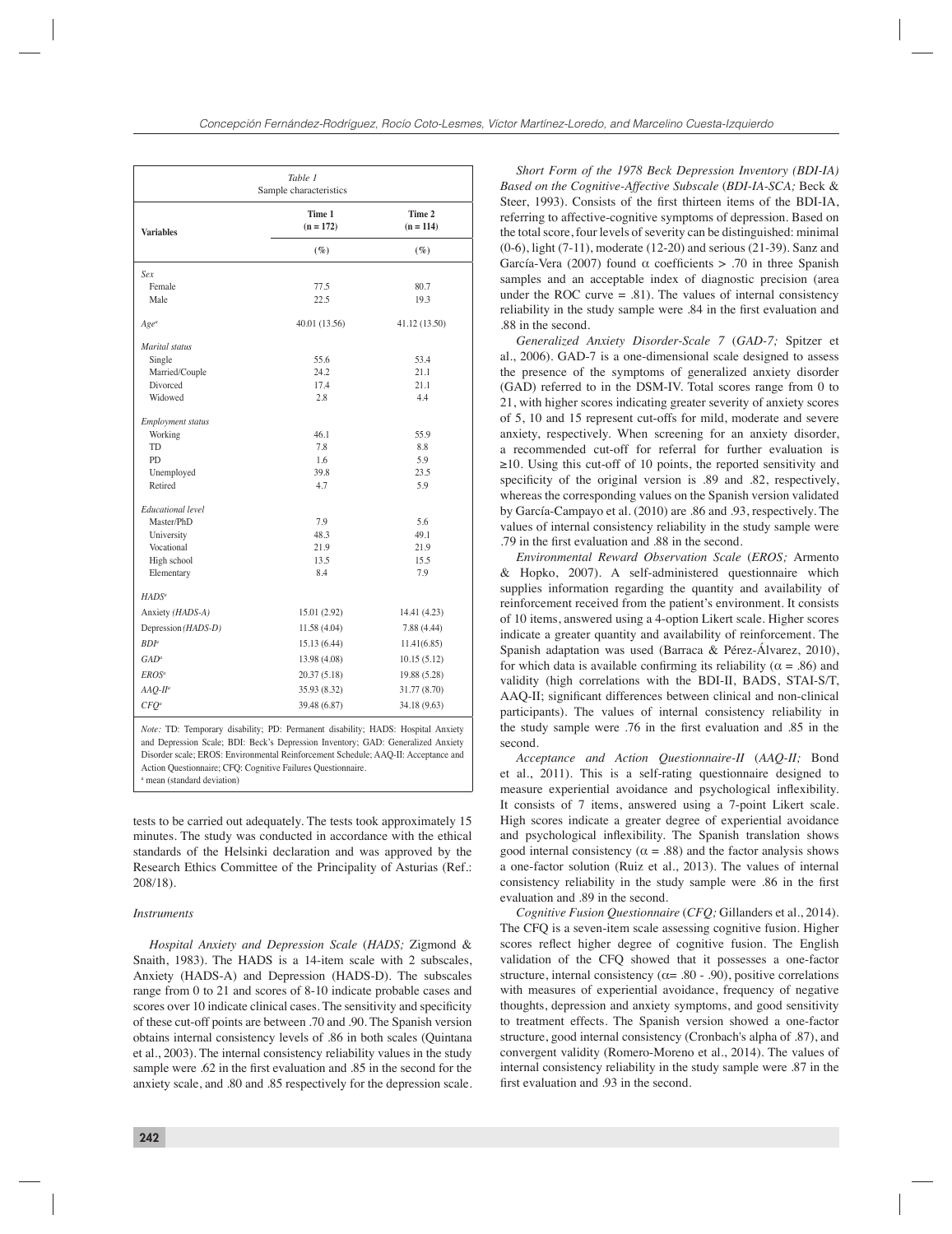# *Data analysis*

For each evaluation, descriptive statistics were compiled in order to characterize the sample, and bivariate correlations between variables were calculated. For these analyses, the SPSS24 (IBM Corp. 2016) program was used.

The predicted moderating effects were tested in two models by means of regression analyses using the PROCESS program (Hayes, 2017). On the one hand, experiential avoidance and activation were assigned as moderators in the relationship between cognitive fusion and four outcome variables, two for anxiety (HADS-A and GAD) and two for depression (HADS-D and BDI). On the other hand, cognitive fusion and activation were assigned the role of moderators in the relationship between experiential avoidance and the same four outcome variables. In the second evaluation, only that regression model which had shown the greatest capacity to explain the outcome variables for the first evaluation was used. Simple slopes analyses were then carried out for significant interactions between the predictor variable (CF or EA) and the outcome variable at the high (1 SD), mean (0 SD) and low (-1 SD) levels of the moderating variable. Before applying the linear regression models, the assumption of no correlation between the residuals was verified, using the Durbin-Watson statistic, and the absence of collinearity, by means of the tolerance statistic. In no case were the assumptions violated.

#### Results

The lower triangle in Table 2 shows the correlations between the studied variables from the first evaluation and the upper triangle those from the second. At both times, the relationships follow the predicted line and direction, although the values are higher in the second evaluation.

# *First evaluation*

*EA and A as Moderators of the CF-HADS-A Association.* CFQ  $(B = 0.13; \text{ CI } (95\%)$  [0.05; 0.22];  $p = .002$ ), AAQ-II ( $B = 0.08$ ; CI (95%) [0.003; 0.15];  $p = .04$ ) and CFQxAAQ-II ( $B = 0.01$ ; CI (95%) [0.003; 0.02];  $p = .008$ ) were statistically significant, with 45  $%$  of variance explained by the model  $(R<sup>2</sup>)$ . Regardless of the level in the EROS, the (positive) relationship between the scores in the CFQ and the HADS-A increases as the level of

AAQ-II increases (Figure 1). At low levels (-1 SD) of AAQ-II, the relationship between CFQ and HADS is practically nonexistent, for mean levels (0 SD) the relationship is moderately positive and for high levels (1 SD), the relationship is clearly positive.

*CF and A as Moderators of the EA-HADS-A Association.* AAQ-II  $(B = 0.11$ ; CI (95%)  $[0.02; 0.22]$ ;  $p = .018$ ); CFO  $(B = 0.35;$  CI  $(95\%)$  [0.25; 0.46];  $p < .001$ ), and AAO-IIxCFO ( $B = 0.01$ ; CI (95%)  $[0.003; 0.01]$ ;  $p = .007$ ) yielded significant results, with  $R^2 = .41$ . As in the previous case, there exists a (positive) relationship between the scores in the AAQ-II and HADS-A regardless of the level in EROS, which increases as the level of CFQ increases, although it is practically non-existent for the lower levels of the moderating variable (Figure 1).

*EA and A as Moderators in the CF–GAD Association.* CFQ (*B*  $= 0.35$ ; CI (95%) [0.25; 0.46];  $p < .001$ ), EROS ( $B = 0.13$ ; CI (95%) [0.01; 0.25]; *p* = .03), AAQ-II (*B* = 0.11; CI (95%) [0.02; 0.20];  $p = .02$ ) and CFQxAAQ-II ( $B = 0.02$ ; CI (95%) [0.005; 0.03];  $p = .004$ ) shows significant results. The model explained 64% of the variance. The simple slopes analysis indicates that the relationship between CFQ and GAD becomes more intense as the value of AAQ-II increases (Figure 2).

*CF and A as Moderators of the EA-GAD Association.* The same results were found as in the previous model  $(R^2=.41)$ . The following coefficients were statistically significant: AAQ-II ( $B =$ 0.11; CI (95%) [0.02; 0.20]; *p* = .018); CFQ (*B* = 0.35; CI (95%) [0.25; 0.46];  $p < .001$ ); and AAQ-IIxCFQ ( $B = 0.01$ ; CI (95%) [0.003; 0.01];  $p = .007$ ). The simple slopes analysis in figure 2 shows that the relationship between EA and GAD becomes more intense as the value of CF increases, with a practically non-existent relationship at low levels of CF, a low relationship at mean levels and a moderate relationship at high levels.

*EA and A as Moderators in the CF-HADS-D Association.* The only statistically significant relationship was the EROS ( $B = -0.29$ ; CI (95%) [-0.42; -0.16]; *p* < .001). The model explained 56% of the variance.

*CF and A as Moderators in the EA-HADS-D Association.* The only statistically significant relationship was that of EROS ( $B =$ -0.28; CI (95%) [-0.42; -0.14]; *p* < .001). The model explains 31% of the variance.

*EA and A as Moderators in the CF-BDI Association.* CFQ (*B* = 0.24; CI (95%) [0.10; 0.39]; *p* = .001), EROS (*B* = -0.35; CI (95%) [-0.52; -0.18]; *p* < .001), AAQ-II (*B* = 0.25; CI (95%) [0.12; 0.38];  $p < .001$ ). The model explained 71% of the variance.

| Table 2<br>Bivariate correlations |             |          |            |          |              |            |            |  |
|-----------------------------------|-------------|----------|------------|----------|--------------|------------|------------|--|
|                                   | <b>EROS</b> | $AAQ-II$ | <b>CFQ</b> | HAD-A    | <b>HAD-D</b> | <b>BDI</b> | <b>GAD</b> |  |
| <b>EROS</b>                       |             | $-.63**$ | $-.61**$   | $-51**$  | $-.77**$     | $-.77**$   | $-.53**$   |  |
| AAQ-II                            | $-.61**$    |          | $.80**$    | $.66***$ | .59**        | $.70**$    | $.71***$   |  |
| <b>CFQ</b>                        | $-47**$     | $.71***$ |            | $.74***$ | $.55***$     | $.65***$   | $.81***$   |  |
| HADS-A                            | $-.19*$     | $.36***$ | $.37**$    |          | $.52**$      | $.61***$   | $.83***$   |  |
| HADS-D                            | $-52**$     | $.45***$ | $.37**$    | $.18*$   |              | $.74**$    | $.53***$   |  |
| <b>BDI</b>                        | $-58**$     | $.65***$ | $.59**$    | $.31***$ | $,60**$      |            | $.67**$    |  |
| GAD                               | $-.19*$     | $.48**$  | $.59**$    | $.58**$  | $.17*$       | $.43**$    |            |  |

*Note*: \* p <.05; \*\* p < .001; EROS: Environmental Reinforcement Schedule; AAQ-II: Acceptance and Action Questionnaire; CFQ: Cognitive Failures Questionnaire; HAD-A: Hospital Anxiety Scale; HAD-D: Hospital Depression Scale; BDI: Beck's Depression Inventory; GAD: Generalized Anxiety Disorder Scale

The lower triangle shows the correlations between the studied variables from the first evaluation and the upper triangle those from the second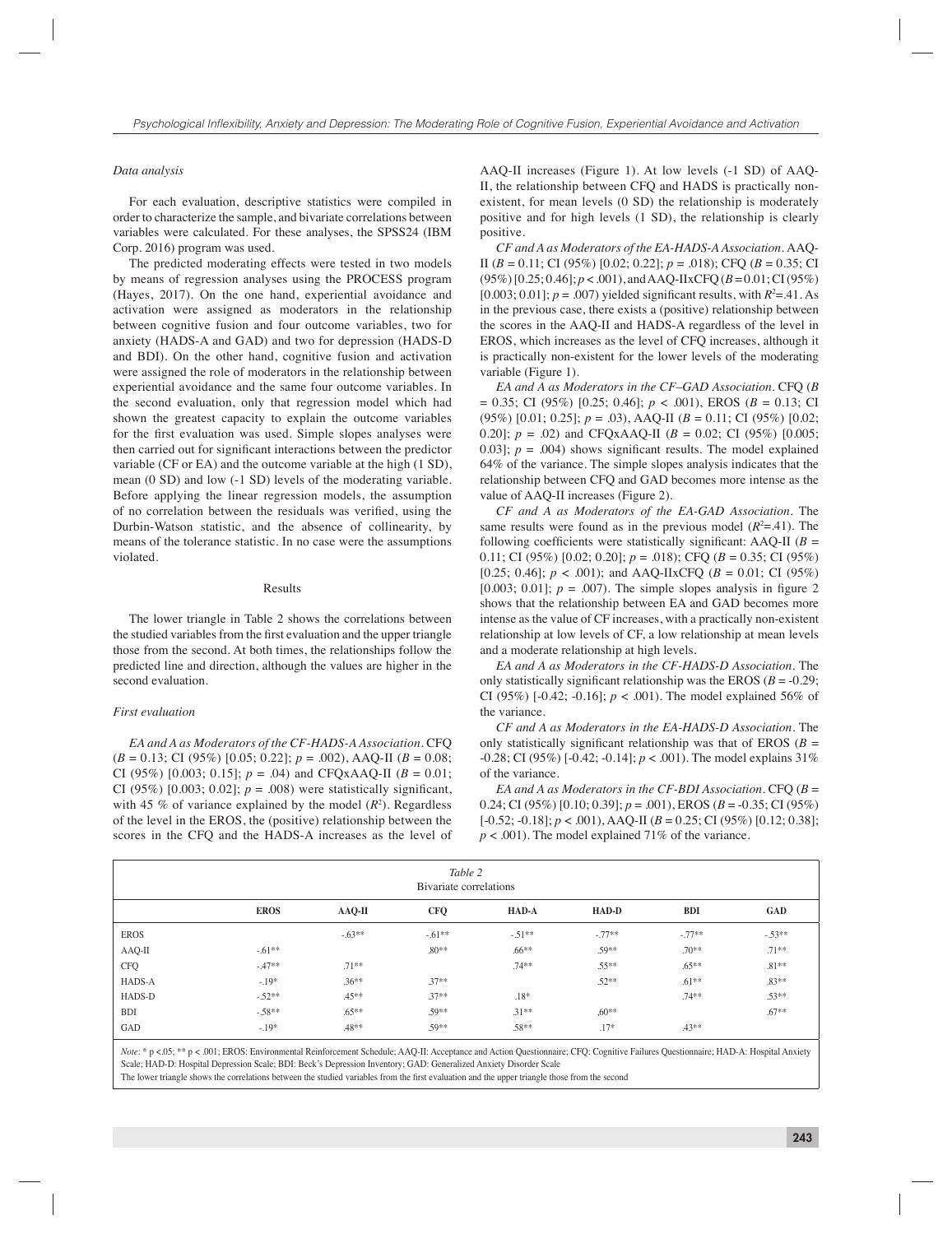

Figure 1. Moderating effect of CFQ x AAQ-II (A) and AAQ-II x CFQ (B) interactions on the association between EROS and HADS-D in first evaluation



Figure 2. Moderating effect of CFQ x AAQ-II (A) and AAQ-II x CFQ (B) interactions on the association between EROS and GAD in first evaluation

*CF and A as Moderators of the EA-BDI Association.* AAQ-II (*B* = 0.25; CI (95%) [0.12; 0.36]; *p* < .001); EROS (*B* = -0.33; CI (95%) [-0.51; -0.15]; *p* < .001); CFQ (*B* = 0.25; CI (95%) [0.10; 0.40];  $p = .001$ ) showed significant results. The model explained 51% of the variance.

# *Second evaluation*

*EA and A as Moderators of the CF-HADS-A Association.* Only CFQ (*B* = 0.26; CI (95%) [0.17; 0.36]; *p* < .001) show statistically significant results, with an explained variance of 75%.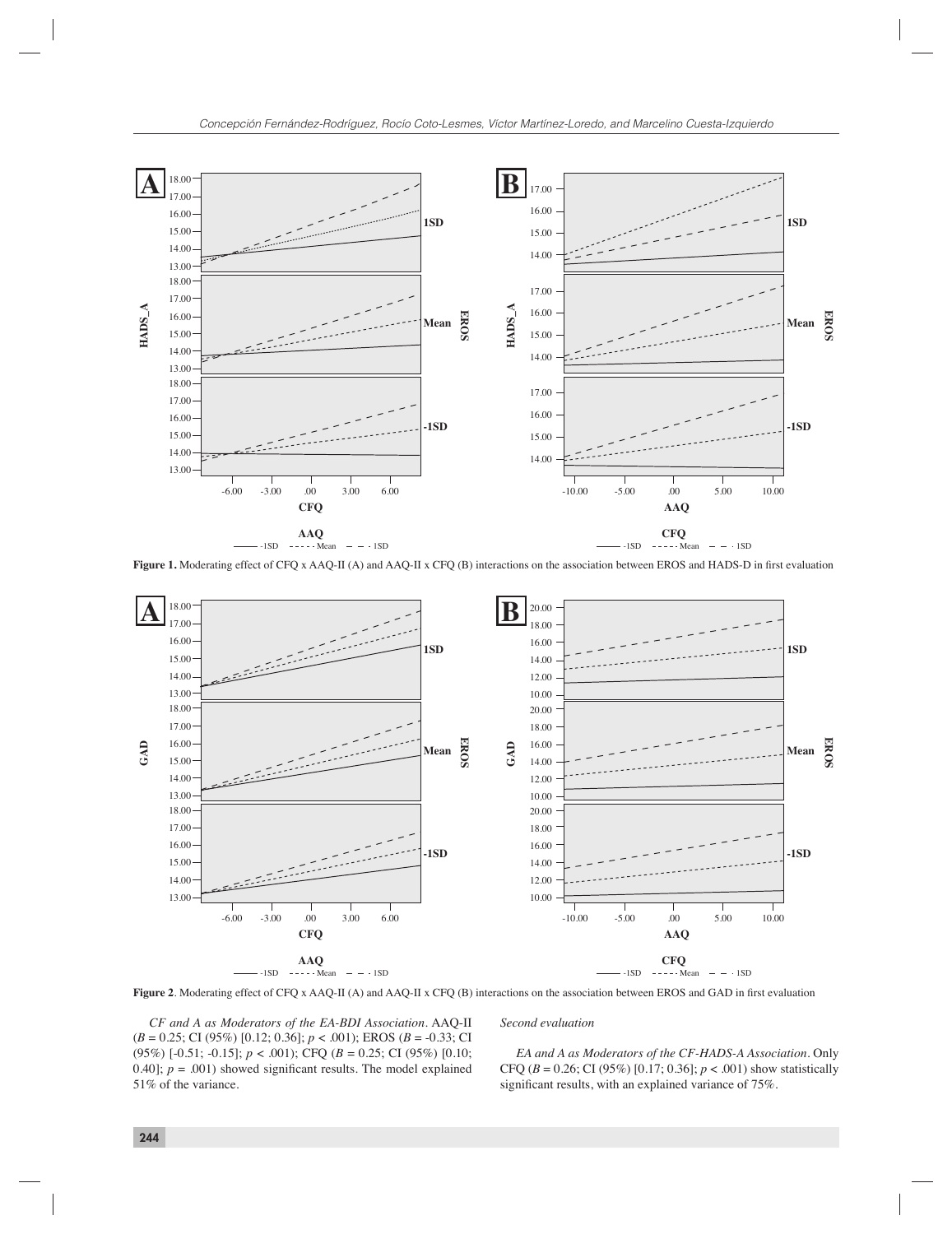*EA and A as Moderators of the CF-GAD Association*. CFQ (*B* = 0.39; CI (95%)  $[0.29; 0.40]$ ;  $p < .001$ ) and CFQxAAQ-II ( $B = 0.01$ ; CI (95%) [0.002; 0.02];  $p = .0153$ ) were statistically significant *R*2 =.83). Figure 3 shows that the relationship between CFQ and GAD scores is high and becomes higher as the values of AAQ-II increase.



**Figure 3**. Moderating effect of CFQ x AAQ-II interactions on the association between EROS and GAD in second evaluation

*EA and A as Moderators of the CF-HADS-D Association.*  Only the main effect of EROS yielded significant  $(B = -0.45;$  CI (95%) [-0.56; -0.34]; *p* < .001). The model explains 79% of the variation.

*EA and A as Moderators of the CF-BDI Association.* Only EROS ( $B = -0.57$ ; CI (95%) [-0.72; -0.42];  $p < .001$ ) and AAQ-II ( $B = 0.20$ ; CI (95%) [0.06; 0.35];  $p = .007$ ) showed significant results  $(R<sup>2</sup>=.83)$ .

#### Discussion

The relationship between EA, CF, A, and emotional distress has been supported both theoretically and empirically. While there exists specific research providing evidence of the positive relationship and interaction between EA and CF and anxiety and depression (Bardeen & Fergus, 2016; Cookson et al., 2020; Hayes et al., 1996; Roush et al.,  $2019$ ), this study is the first to include A in this combination of transdiagnostic patterns and to examine how they modulate emotional distress. The results show that the interaction of EAxCF modulates the intensity of the symptomatology of anxiety, regardless of A. However, the interaction of EAxCF is not significant when explaining the symptomatology of depression. In this case, it is (the reduction in) activation that is the principal moderator. The data show that these particular conditions act,

consistently, as predictors of manifestations of anxiety or of depression, regardless of the intensity of the symptomatology.

The relationships between the variables of the study, at both times, were statistically significant and in line with what had been predicted. However, the correlation increased noticeably at the follow-up. Similarly, the regression analyses offered comparable results in both evaluations, and, again, the capacity of the predictors to explain the criteria was greater in the second evaluation. These results would be explained precisely by the fact that the sample participated in a clinical study. During the therapeutic process, it is expected that participants learn to identify those conditions which maintain problematic behaviors (Meidlinger & Hope, 2017; Norcross & Lambert, 2019). Furthermore, in the second evaluation, there was a decrease in anxiety (HADS-A, GAD) and depression (HADS-D; BDI), dropping to almost non-clinical levels. This trend was accompanied by an increase in the EROS scale and a decrease on the CFQ and AAQ-II, indicating an increase in psychological flexibility (Fernández-Rodríguez, 2021; Fernández Rodríguez et al., 2022). This correspondence between the reduction in symptomatology and changes in the measures of A, CF and EA can be considered indirect evidence of the transdiagnostic and modulating role of these response patterns in emotional distress.

Even though the most relevant finding is the congruency of the results at the different assessments, there are certain differences which facilitate a deeper analysis of the role that these response patterns play in emotional distress. With regard to anxiety, in the first evaluation, all the data suggest that the symptomatology is attributable only to the combined effects of EA and CF. At the second evaluation, only CF was a significant predictor of both HADS-A and GAD. These differences between the two evaluations should, however, be seen in relation to the intensity of the anxiety (taking into account the mean score of the sample). Previous studies have already suggested that the interaction between CF and EA varies depending on the degree of emotional distress. The results of Cookson et al. (2020) confirm this interaction in a clinical population. However, in a non-clinical sample, their data suggest that CF is more useful than EA in explaining emotional distress. Hayes et al. (2012) also indicated that CF, in the absence of EA, can result in lower levels of emotional distress than when EA is present. In our study, the data from both evaluations support this observation, showing that the relationship between CF and anxiety symptoms becomes significantly stronger as the EA scores increase. Indeed, in the first evaluation, when EA was taken as the predictor of the anxiety symptomatology, only high levels of CF were found to act as moderators of the distress. We believe that these data provide further evidence regarding the functions of EA and CF. However, unlike previous studies indicate the joint action of the two conditions as moderators of anxiety and depression (Bardeen & Fergus, 2016; Berghoff et al., 2018; Cookson et al., 2020; Hekmati et al., 2021; Russell et al., 2020), our conclusion is that the interaction between the two conditions is more relevant in the increase in the symptomatology of anxiety than in that of depression.

When activation was included in the model, the decrease in A was the only predictor in both assessments of the symptomatology of depression, as evaluated using the HADS-D. When it came to the BDI, CF and EA were also identified as independent predictors, although always to a lesser degree than A. These discrepancies are related to the criterion variables. Unlike the HADS-D, the BDI pays special attention to the evaluation of the cognitive component,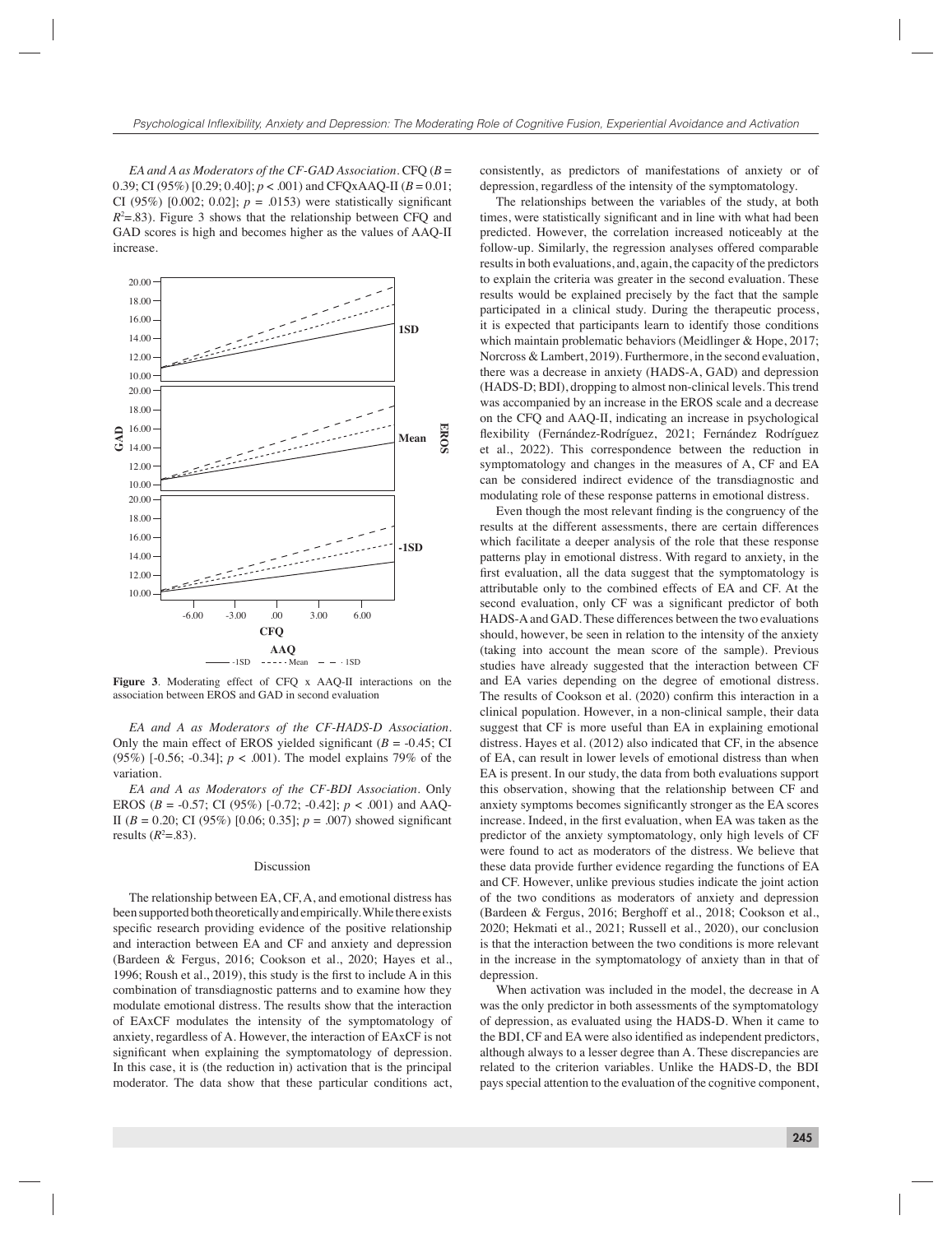which may make it easier for subjects to recognize the cognitive fusion and thought avoidance patterns. Be that as it may, CF and EA, although playing a more important role as the mean intensity of distress increased, always exerted less influence as a modulating factor of depression than the loss of activation.

The study of this combination of predictors of the symptomatology of anxiety and depression has provided new evidence of the transdiagnostic role of CF, EA and A. However, in our opinion, the most important aspect of the results is that they show emotional problems as forms of interaction in private and public contexts learned and maintained by their functionality. Forms of interaction in which the pattern of experiential avoidance appears to be key in intensifying the emotional distress. This appears to be so, both due to the clear relationship between EA and the increase in emotional manifestations and because this behavioral pattern could be said to be a prime condition in the transition from manifestations of anxiety to those of depression. Since avoidance provides relief, albeit in the short-term, from that which is worrying, stressing or placing excessive demands on a person, it can become established as a rigid behavioral pattern. When this occurs, the person becomes distanced from those conditions of life which are relevant to them, whilst at the same time losing contact with the very life contingencies/circumstances in which change could, and should, occur. Consequently, the worry, stress or overdemanding situation is unlikely to be resolved. On the contrary, the distress will probably increase. These are the situations and the responses that are generally characterized as anxiety (see, the interaction of CF and EA as modulators of anxiety as evaluated in standardized questionnaires). The moment the avoidance experiential strategy becomes the best resource the person has at his/her disposal to combat distress; the conditions will be ripe for that person to withdraw from his/her life context. As activities/experiences/relationships are reduced, the effects that maintain them will no longer be produced, leading progressively to a vicious circle of reduction of activity and loss of rewards. These are the situations and the responses that are generally characterized as depression (see the loss of A as a predictor of depression as evaluated in standardizes questionnaires). This way of presenting emotional problems clearly corresponds to the contextual approach (Brinkmann, 2019; Hayes et al., 2019; Pérez-Álvarez, 2018).

The data obtained have clear practical implications. It appears recommendable, when evaluating emotional distress, not only to take into consideration the measure of symptoms but also to employ valid measures of CF, EA and A as criteria of the psychological dysfunction. This could permit the identification of those people who show patterns of CF and EA and make it possible to take preventative action, in which case it would appear reasonable to employ an intervention focused on both response patterns. It would, however, be equally reasonable to focus treatment on reconnecting people with the relevant and rewarding activities in their lives, since by increasing activation, their avoidance strategies would simultaneously be reduced. In this way, both those responses identified as manifestations of anxiety and those related to depression would be addressed. This proposal is also supported by the results of controlled studies indicating that the

greater and more prolonged the ability of the treatment to maintain the activation of the participants, the more consistent its effect on clinical emotional symptoms (Fernández-Rodríguez et al., 2020, 2022; Forbes, 2020; González-Fernández et al., 2018; Santos et al., 2017).

When considering the results of this study certain limitations should be borne in mind. The sample used contained a high percentage of women. The higher frequency for women to suffer from and/or consult about emotional distress has been associated, amongst other things with biological vulnerability, thought patterns, and emotion reactivity (Bacigalupe & Martín, 2020; Spinhoven et al., 2016). It is, therefore, conceivable that the degree of distress observed in this study might be different if men and women were more equally represented in the sample. This study, although involving two evaluations of the same sample at two different moments in time, was of a cross-sectional nature and consequently does not allow an adequate identification of the proposed moderation models over time. In order to be able to guarantee any generalizations, it would be necessary to replicate the results with a longitudinal design and in large samples which guarantee an adequate distribution of anxiety and depression scores within the ranges indicating clinical and non-clinical cases. It must also be said that the use of static self-reports to measure dynamic and changing psychological processes is never entirely problem-free (López de Uralde-Selva & Valero-Aguayo, 2021). Furthermore, in light of criticisms regarding the limitations of measures obtained with the EA (Ong et al., 2020; Rocheford et al., 2018) or A (Armento & Hopko, 2007; Janssen et al., 2021), it would be recommendable to use other complementary instruments in future studies. It would be easier to make a more objective interpretation of these principal results if data were contrasted using different sources and at different times. This point underlines the importance of also incorporating data/measures derived from a functional analysis of the emotional manifestations.

To our knowledge, this study provides evidence of the consistent relationship and positive interaction of CF and EA with the symptomatology of anxiety, and similarly of the negative relationship of activation with the symptomatology of depression. The presence and intensity of manifestations of emotional distress are explained and moderated by the progressive concurrence of these transdiagnostic patterns. If future research continues to show evidence of the effects observed in this study, it may be beneficial for interventions to be aimed at increasing activation as a suitable strategy for diminishing cognitive fusion and experiential avoidance, since promoting people's commitment to relevant and rewarding activities simultaneously increases their receptiveness to private and public contingencies.

#### Acknowledgements

This study has been carried out thanks to the funding of the Ministry of Education, Culture and Sport of the Spanish Government (Ref. MECD-18-FPU17/01181), and the University of Oviedo, Spain (Ref. PAPI-20-PUENTE-01; Ref. PAPI-21-GR-2015-0005).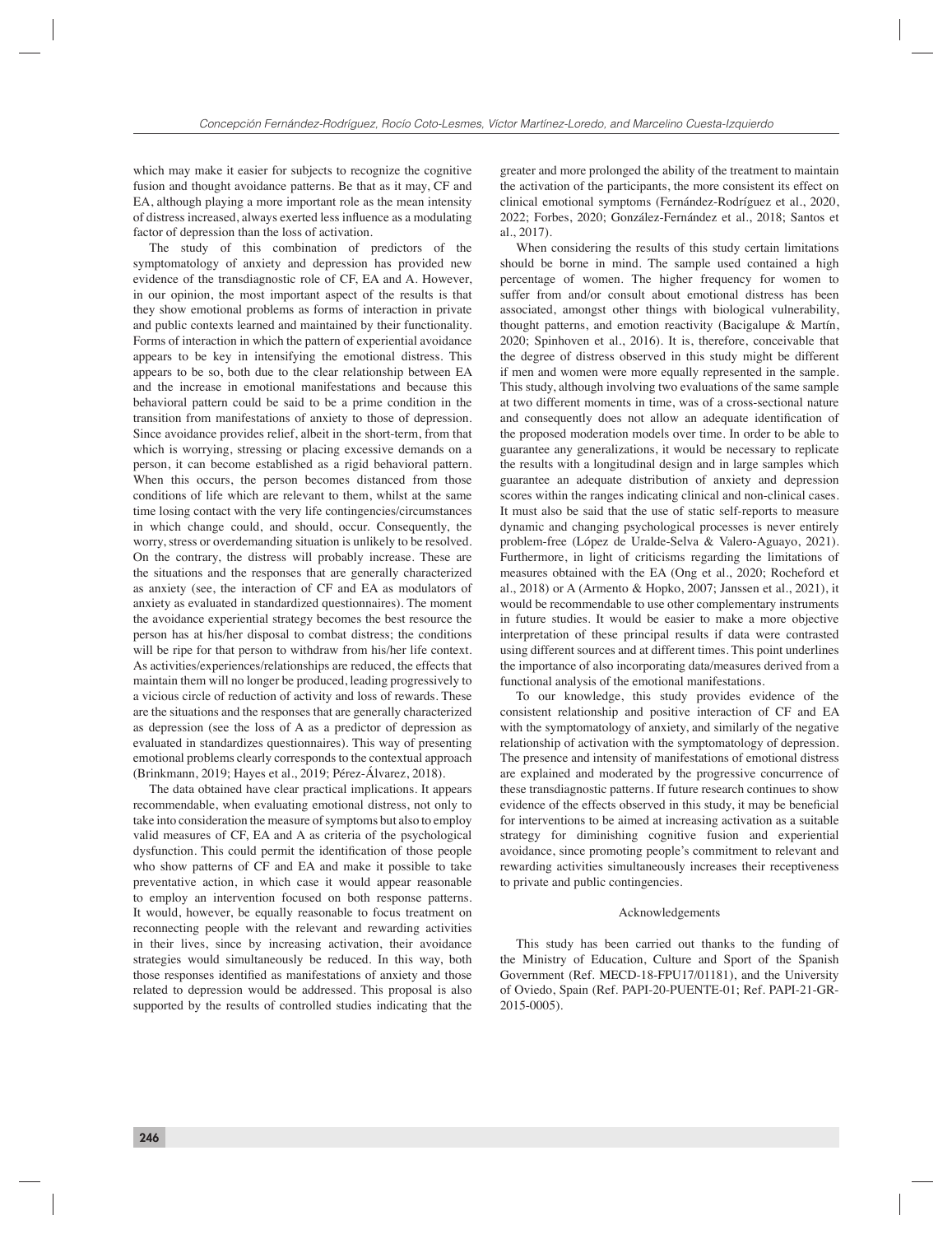#### References

- Armento, M. E., & Hopko, D. R. (2007). The Environmental Reward Observation Scale (EROS): Development, validity, and reliability. *Behavior Therapy*, *38*(2), 107-119. https://doi.org/10.1016/j. beth.2006.05.003
- Bacigalupe, A., & Martín, U. (2020). Gender inequalities in depression/ anxiety and the consumption of psychotropic drugs: Are we medicalizing women's mental health? *Scandinavian Journal of Public Health*, *49*(3), 317-324. https://doi.org/10.1177/1403494820944736
- Bardeen, J. R., & Fergus, T. A. (2016). The interactive effect of cognitive fusion and experiential avoidance on anxiety, depression, stress and posttraumatic stress symptoms. *Journal of Contextual Behavioral Science*, *5*(1), 1-6. https://doi.org/10.1016/j.jcbs.2016.02.002
- Barraca, J., & Pérez-Álvarez, M. (2010). Adaptación española del Environmental Reward Observation Scale (EROS) [Spanish adaptation of the Environmental Reward Observation Scale (EROS)]. *Ansiedad y Estrés*, *16*(1), 95-107.
- Beck, A. T., & Steer, R. A. (1993). *Beck depression inventory manual*. The Psychological Corporation.
- Berghoff, C. R., Ritzert, T. R., & Forsyth, J. P. (2018). Value-guided action: Within-day and lagged relations of experiential avoidance, mindful awareness, and cognitive fusion in a non-clinical sample. *Journal of Contextual Behavioral Science*, *10*, 19-23. https://doi.org/10.1016/j. jcbs.2018.07.005
- Brinkmann, S. (2019). *Persons and their minds: Towards an integrative theory of the mediated mind*. Routledge.
- Bond, F. W., Hayes, S. C., Baer, R. A., Carpenter, K. M., Guenole, N., Orcutt, H. K., Waltz, T., & Zettle, R. D. (2011). Preliminary psychometric properties of the Acceptance and Action Questionnaire-II: A revised measure of psychological inflexibility and experiential avoidance*. Behavior Therapy*, *42*(4), 676-688. https://doi.org/10.1016/j. beth.2011.03.007
- Burkhouse, K.L., Gorka, S.M., Afshar, K., & Phan K.L. (2017). Neural reactivity to reward and internalizing symptom dimensions. *Journal of Affective Disorders*, *217*, 73-79. https://doi:10.1016/j.jad.2017.03.061
- Cookson, C., Luzon, O., Newland, J., & Kingston, J. (2020). Examining the role of cognitive fusion and experiential avoidance in predicting anxiety and depression. *Psychology and Psychotherapy: Theory, Research and Practice*, *93*(3), 456-473. https://doi.org/10.1111/papt.12233
- Coto-Lesmes, R., Fernández-Rodríguez, C., & González-Fernández, S. (2020<sub>a</sub>). Activación conductual en formato grupal para ansiedad y depresión. Una revisión sistemática [Behavioral activation in group format for anxiety and depression. A systematic review]. *Terapia Psicológica*, *38*(1), 63-84. https://doi.org/10.4067/S0718- 48082020000100063
- Coto-Lesmes, R., Fernández-Rodríguez, C., & González-Fernández, S.  $(2020<sub>b</sub>)$ . Acceptance and commitment therapy in group format for anxiety and depression. A systematic review. *Journal of Affective Disorders*, *263*, 107-120. https://doi.org/10.1016/j.jad.2019.11.154
- Cuijpers, P., Karyotaki, E., de Wit, L., & Ebert, D. D. (2020). The effects of fifteen evidence-supported therapies for adult depression: A metaanalytic review. *Psychotherapy Research*, *30*(3), 279-293. https://doi.o rg/10.1080/10503307.2019.1649732
- Cuijpers, P., Quero, S., Dowrick, C., & Arroll, B. (2019). Psychological treatment of depression in primary care: Recent developments. *Current Psychiatry Reports*, *21*(12), 1-10. https://doi.org/10.1007/s11920-019- 1117-x
- Fernández-Rodríguez, C., Coto-Lesmes, R., Martínez-Loredo, V., González-Fernández, S., & Cuesta, M. (2022). Is Activation the active ingredient of transdiagnostic therapies? A randomized clinical trial of Behavioral Activation, Acceptance and Commitment Therapy, and transdiagnostic Cognitive-Behavioral Therapy for emotional Disorders. *Behavior Modifi cation*, 1-42. http://doi.org/10.1177/01454455221083309
- Fernández-Rodríguez, C. (2021). *TRANSACTIVA. A randomized clinical trial of behavioral activation, acceptance and commitment therapy, and transdiagnostic cognitive-behavioral therapy for emotional disorders* (Mendeley Data; Version 1) [Data set]. Mendeley. https://doi. org/10.17632/krj3w2hfsj.1
- Fernández-Rodríguez, C., González-Fernández, S., Coto-Lesmes, R., & Pedrosa, I. (2020). Behavioral activation and acceptance and

commitment therapy in the treatment of anxiety and depression in cancer survivors: A randomized clinical trial. *Behavior Modification*, 1-38. https://doi.org/0145445520916441

- Fernández-Rodríguez, C., Paz-Caballero, D., González-Fernández, S., & Pérez-Álvarez, M. (2018). Activation vs. experiential avoidance as a transdiagnostic condition of emotional distress: An empirical study. *Frontiers in Psychology*, *9*, Article 1618. https://doi.org/10.3389/ fpsyg.2018.01618
- Fonseca-Pedrero, E., Pérez-Álvarez, M., Al-Halabí, S., Inchausti, F., Muñiz, J., López-Navarro, E., Pérez, A., Molina, L. B., Debbané, M., Bobes-Bascarán, M.T., Gimeno-Peón, A., Prado-Abril, J., Fernández-Álvarez, J., Rodríguez-Testal, J.F., González, P.D., Díez-Gómez, A., García, J.M., García-Cerdán, L., Osma, J. … Marrero, R.J. (2021). Tratamientos psicológicos empíricamente apoyados para adultos: una revisión selectiva. *Psicothema*, *33*(2), 188-197. https://doi.org/10.7334/ psicothema2020.426
- Forbes, C. N. (2020). New directions in behavioral activation: Using findings from basic science and translational neuroscience to inform the exploration of potential mechanisms of change. *Clinical Psychology Review*, *79*, Article 101860. https://doi.org/10.1016/j.cpr.2020.101860
- García-Campayo, J., Zamorano, E., Ruiz, M. A., Pardo, A., Pérez-Páramo, M., López-Gómez, V., Freire, O., & Rejas, J. (2010). Cultural adaptation into Spanish of the Generalized Anxiety Disorder-7 (GAD-7) scale as a screening tool. *Health and Quality of Life Outcomes*, *8*(1), 1-11. https:// doi.org/10.1186/1477-7525-8-8
- Gillanders, D. T., Bolderston, H., Bond, F. W., Dempster, M., Flaxman, P. E., Campbell, L., Kerr, S., Tansey, L., Noel, P., Ferenbach, C., Masley, S., Roach, L., Lloyd, J., May, L., Clarke, S., & Remington, B. (2014). The development and initial validation of the Cognitive Fusion Questionnaire. *Behavior Therapy*, *45*(1), 83-101. https://doi. org/10.1016/j.beth.2013.09.001
- González-Fernández, S., & Fernández-Rodríguez, C. (2019). Acceptance and commitment therapy in cancer: Review of applications and fi ndings. *Behavioral Medicine*, *45*(3), 255-269. https://doi.org/10.108 0/08964289.2018.1452713
- González-Fernández, S., Fernández-Rodríguez, C., Paz-Caballero, M. D., & Pérez-Álvarez, M. (2018). Treating anxiety and depression of cancer survivors: Behavioral activation versus acceptance and commitment therapy. *Psicothema*, *30*(1), 14-20. https://doi.org/10.7334/ psicothema2017.396
- González-Fernández, S., Fernández-Rodríguez, C., Mota-Alonso, M. J., García-Teijido, P., Pedrosa, I., & Pérez-Álvarez, M. (2017). Emotional state and psychological flexibility in breast cancer survivors. *European Journal of Oncology Nursing*, *30*, 75-83. https://doi.org/10.1016/j. ejon.2017.08.006
- Hayes, A. F. (2017). Partial, conditional, and moderated mediation: Quantification, inference, and interpretation. *Communication Monographs*, *85*(1), 4-40. https://doi.org/10.1080/03637751.2017.1352100
- Hayes, S. C., Barnes-Holmes, D., & Wilson, K. G. (2012). Contextual behavioral science: Creating a science more adequate to the challenge of the human condition. *Journal of Contextual Behavioral Science*, *1*(1), 1-16. https://doi.org/10.1016/j.jcbs.2012.09.004
- Hayes, S. C., Hofmann, S. G., Stanton, C. E., Carpenter, J. K., Sanford, B. T., Curtiss, J. E., & Ciarrochi, J. (2019). The role of the individual in the coming era of process-based therapy. *Behaviour Research and Therapy*, *117*, 40-53. https://doi.org/10.1016/j.brat.2018.10.005
- Hayes, S. C., Strosahl, K. D., & Wilson, K. G. (2011). *Acceptance and commitment therapy: The process and practice of mindful change*. Guilford Press.
- Hayes, S. C., Wilson, K. G., Gifford, E. V., Follette, V. M., & Strosahl, K. (1996). Experiential avoidance and behavioral disorders: A functional dimensional approach to diagnosis and treatment. *Journal of Consulting and Clinical Psychology*, *64*(6), 1152-1168. https://doi. org/10.1037/0022-006X.64.6.1152
- Hekmati, I., Ranjbar, H. A., Eskin, M., Drake, C. E., & Jobson, L. (2021). The moderating role of experiential avoidance on the relationship between cognitive fusion and psychological distress among Iranian students. *Current Psychology*, 1-8. https://doi.org/10.1007/s12144- 021-01539-4